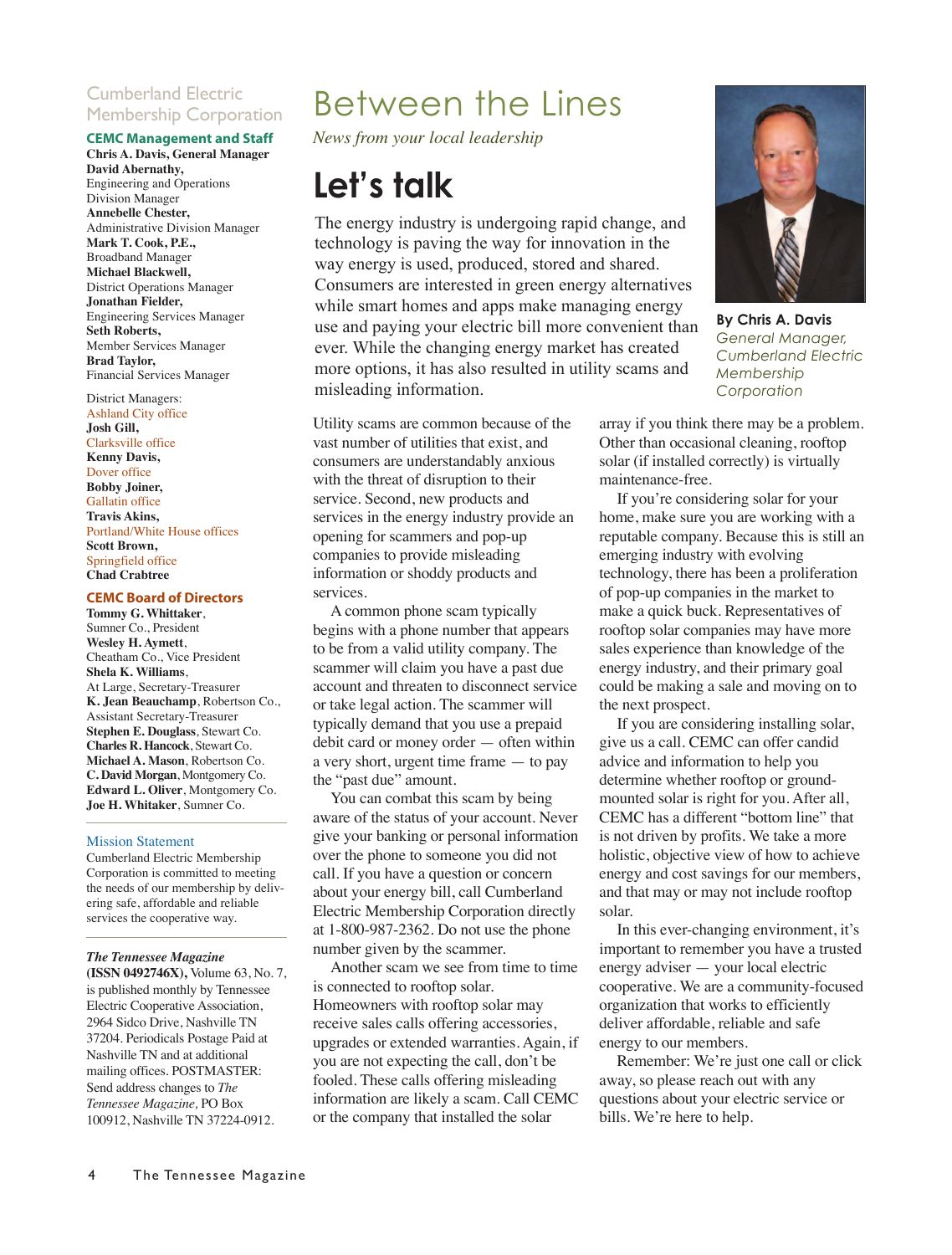## CEMC partners with TVA to donate \$70,000 toward COVID-19 assistance

**Numberland Electric Membership Corporation is** proud to announce that it has partnered with the Tennessee Valley Authority to award \$70,000 to seven local assistance agencies to help the local communities it serves during the ongoing COVID-19 crisis.

"CEMC has worked with these agencies for many years, and they do an excellent job of providing assistance in a fair and respectful manner to those in need in our communities." said Seth Roberts, CEMC member services manager. "Gallatin C.A.R.E.S., Good Samaritan of Stewart County, Portland C.A.R.E.S., C.O.P.E. of Robertson County, White House Hope Center, Bethesda Center of Ashland City and Urban Ministries of Clarksville will each be using the donations to assist CEMC members with COVID-19 related relief."

Funding through CEMC was matched by TVA's COVID-19 Community Care Fund, which helps local power companies meet immediate needs in their communities by providing matching funds for local initiatives addressing hardships created by this pandemic.

"In the spirit of public power, we are honored to partner with local power companies to address the unprecedented challenges facing those we serve," said Jeannette Mills, TVA executive vice president and chief external relations officer. "TVA has a mission of service to make life better for the people of the Valley, and providing these funds to address immediate needs is one way we can help ease the burdens on families and communities."

For additional information about CEMC, visit us online at www.cemc.org. To learn more about TVA, visit www.tva.gov.

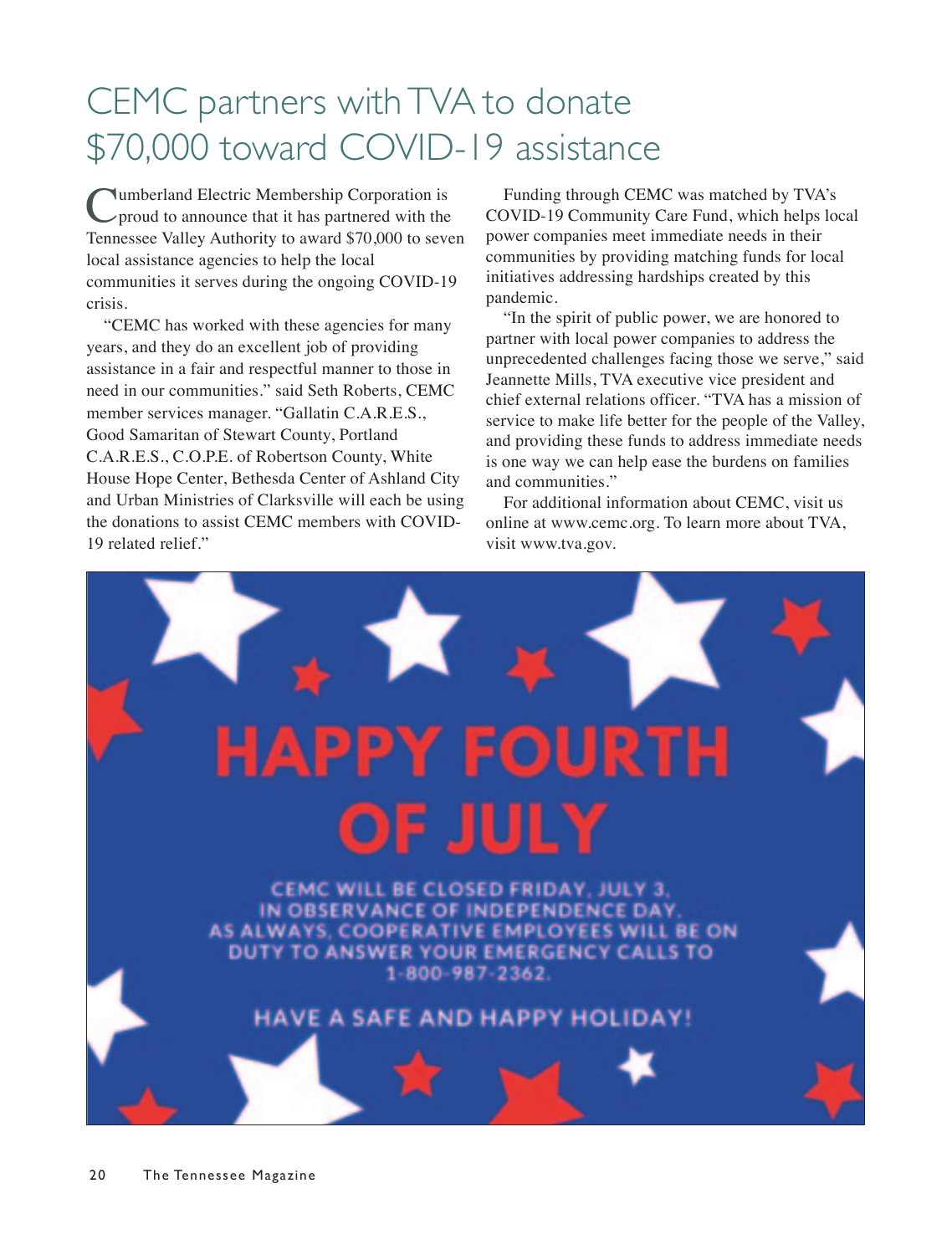### Director candidates must meet Aug. 11 deadline

**Members of Cumberland Electric**<br>Membership Corporation who a Membership Corporation who are interested in serving on the board of directors can obtain petitions from the general manager's office. Each petition must be signed by at least 15 members.

The petition must be completed and turned back in by the deadline of Tuesday, Aug. 11, which is 60 days prior to the 2020 annual meeting. This year's meeting will be held Saturday, Oct. 10, at Stewart County High School in Dover.

An election will be held for the following director positions: North Stewart, North Montgomery, South Sumner and Director at Large.

Anyone with a valid membership in good standing as of Aug. 11 can vote in director elections. Those applying for membership after Aug. 11 will not be eligible to vote in this year's election but are welcome to attend the meeting and register for prizes.

(CEMC Bylaws Article 3 — Section 3.05)



# Project Help: Neighbors helping neighbors

Cumberland Electric Membership Corporation, in cooperation with local energy assistance agencies, offers a program in which members who choose to participate can donate \$1 or more each month to help provide some relief to individuals who are struggling to pay their utility bills.

The program, Project Help, allows members to contribute an additional \$1 on their electric bills each month to help pay the utility bills of the elderly, disabled and/or those who are not economically selfsufficient. Project Help is a voluntary program. All money collected from Project Help goes to energy assistance agencies in our communities, which determine how these special funds are distributed.

If you would like to contribute to Project Help, you can do so by marking the box on your bill stub and completing the Project Help section on the back of your bill. Or contact CEMC Customer Service by phone at 1-800-987-2362.

By donating to Project Help, you can help provide some relief to individuals who are struggling to pay their utility bills. A dollar a month can truly make a difference.

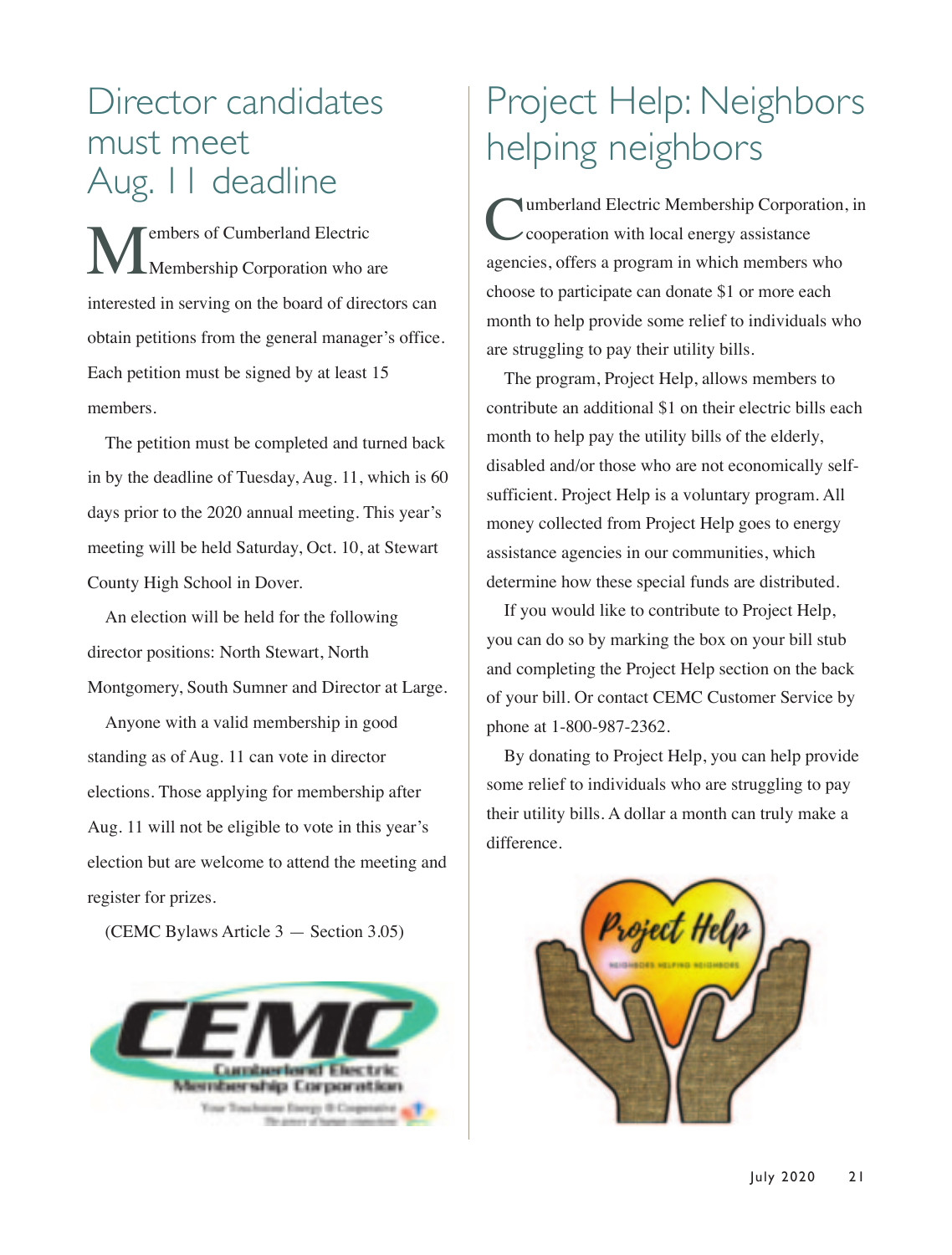# Make room for roadside crews

When the power goes out, so do Cumberland Electric Membership Corporation's line crews. Lineworkers are the first to respond after an outage occurs, and they work tirelessly to restore power to the communities we serve.

Lineworkers frequently work alongside busy roadways, often only feet away from passing cars.

If you're traveling and see one of our crews on the side of the road, we kindly ask that you move over if possible and give our employees a little extra space to work. We deeply care about the safety of all, and this extra precaution ensures just that. It shows common courtesy, and it is required by Tennessee state law.

In 2011, Tennessee's electric cooperatives led a coalition to revise the state's existing move over law to include utility workers. The requirements of the law are simple.

If you approach a crew while traveling on a two-lane road, moving over to the next lane might not be an option. In this case, we simply ask that you slow down

when approaching roadside crews. If you approach a crew while traveling on a four-lane road and safety and traffic conditions allow, we ask that you move over into the far lane.

CEMC's lineworkers are trained to handle the dangers at the top of the pole, but we have no control over drivers passing by at the bottom of the pole. Unfortunately, our crews have too many stories of a close call with a passing car. You can help our team get home safe — by slowing down and paying attention.

Utility crews aren't the only ones who could use the extra space. Emergency responders like police officers, firefighters and emergency medical technicians often find themselves responding to emergency situations near busy roadways. Follow the same procedures mentioned above to help keep these crews safe.

There's plenty of room for all. Let's work together to keep everyone safe on our local roadways.

More information about the law is available at moveovertennessee.org.

## Know the difference between disinfecting and sanitizing

When it comes to cleaning, not all jobs are created equal. When you've got a big mess in the kitchen, do you clean, disinfect or sanitize? These terms are often used interchangeably, but, believe it or not, each is different.

Cleaning dirt or food from a surface, for example, doesn't necessarily kill germs and bacteria that can cause us to become sick. That's why it's important to know the difference between disinfecting and sanitizing. The Centers for Disease Control and Prevention offers this guidance:

Disinfecting works by using chemicals to kill germs on surfaces or objects. This process does not necessarily clean dirty surfaces or remove germs, but by killing germs on a surface after cleaning, it can further lower the risk of spreading infection. Hospitals, for example, disinfect areas that have come into contact with bodily fluids, and parents typically disinfect areas where a baby's diaper is changed.

Sanitizing lowers the number of germs on surfaces or objects to a safe level as judged by public health standards or requirements. This process works by either cleaning or disinfecting surfaces or objects to lower the



risk of spreading infection. Most people sanitize kitchen surfaces that come into contact with food.

Pay close attention to hazard warnings and directions on product labels. Cleaning products and disinfectants often call for the use of gloves or eye protection. For example, gloves should always be worn to protect your hands when working with bleach solutions.

Visit www.cdc.gov/coronavirus for more information on how to protect yourself and your family.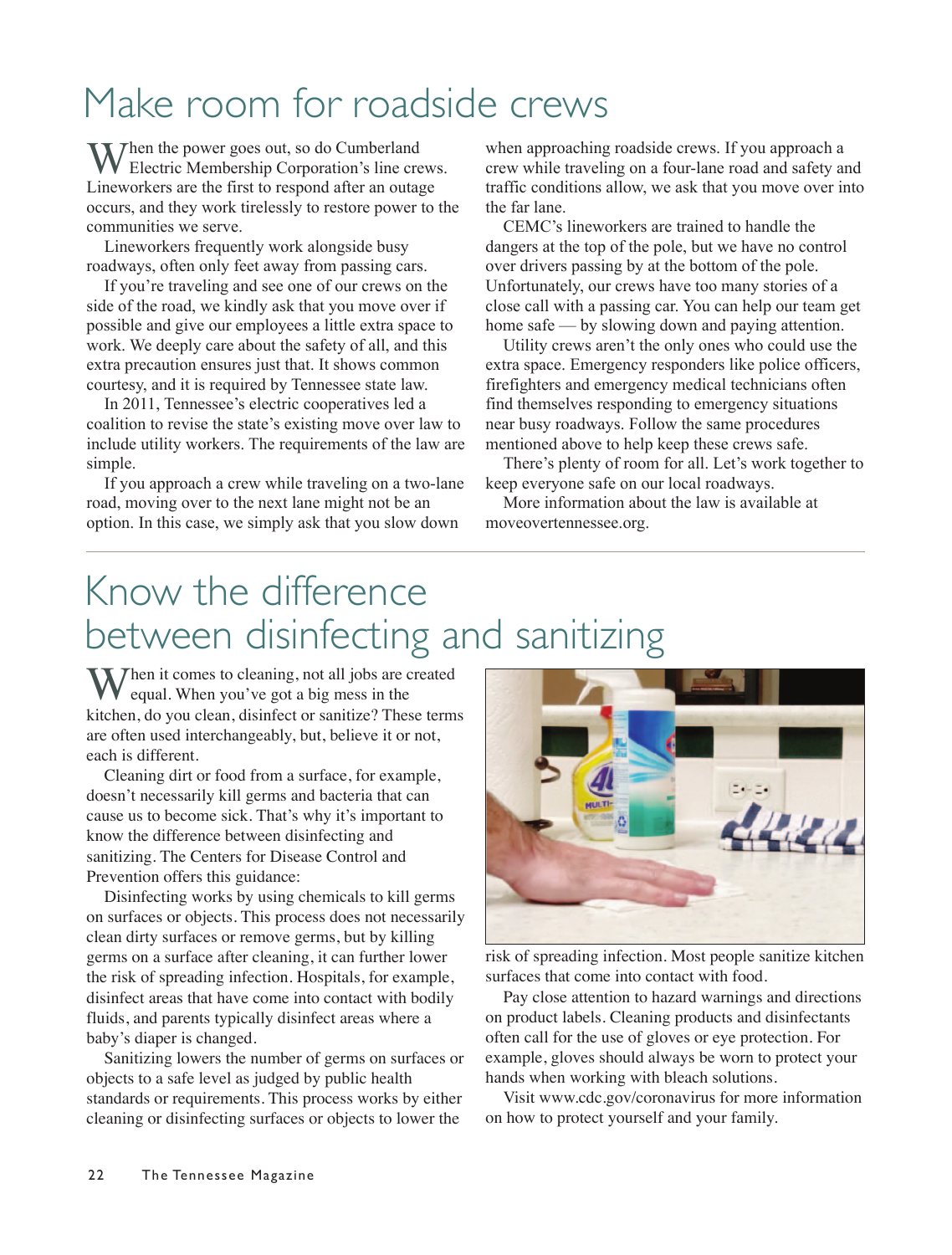# Raise the thermostat and stay comfortable

It's air-conditioning season, and that<br>means a spike in your family's energy **T**t's air-conditioning season, and that use. This summer, make an effort to waste less cold air. Three quick do-ityourself jobs will help:

**1. Buy an inexpensive caulk gun from a home-improvement store and caulk around your windows and doors.** Little cracks can be big energy wasters because they let your comfortable, airconditioned air out of the house.

**2. Inspect the interior side of your home's exterior walls.** There, you'll find cable and phone cords coming inside. Around them are tiny gaps that double as escape hatches for cool air. They also let hot outdoor air sneak indoors. Caulk around them.

**3. Add insulation to your attic.** Most

homes are built with plenty of attic insulation to keep the hot air that pounds on your roof from finding its way inside. But over time, that insulation deteriorates or gets knocked out of place. If that has happened in your attic, freshen up the insulation.



Then, push the thermostat up to 78 degrees and turn on your ceiling fans. You'll save energy and still feel comfortable.

Visit us online at www.cemc.org/energy-tips.html for more energy-saving tips.

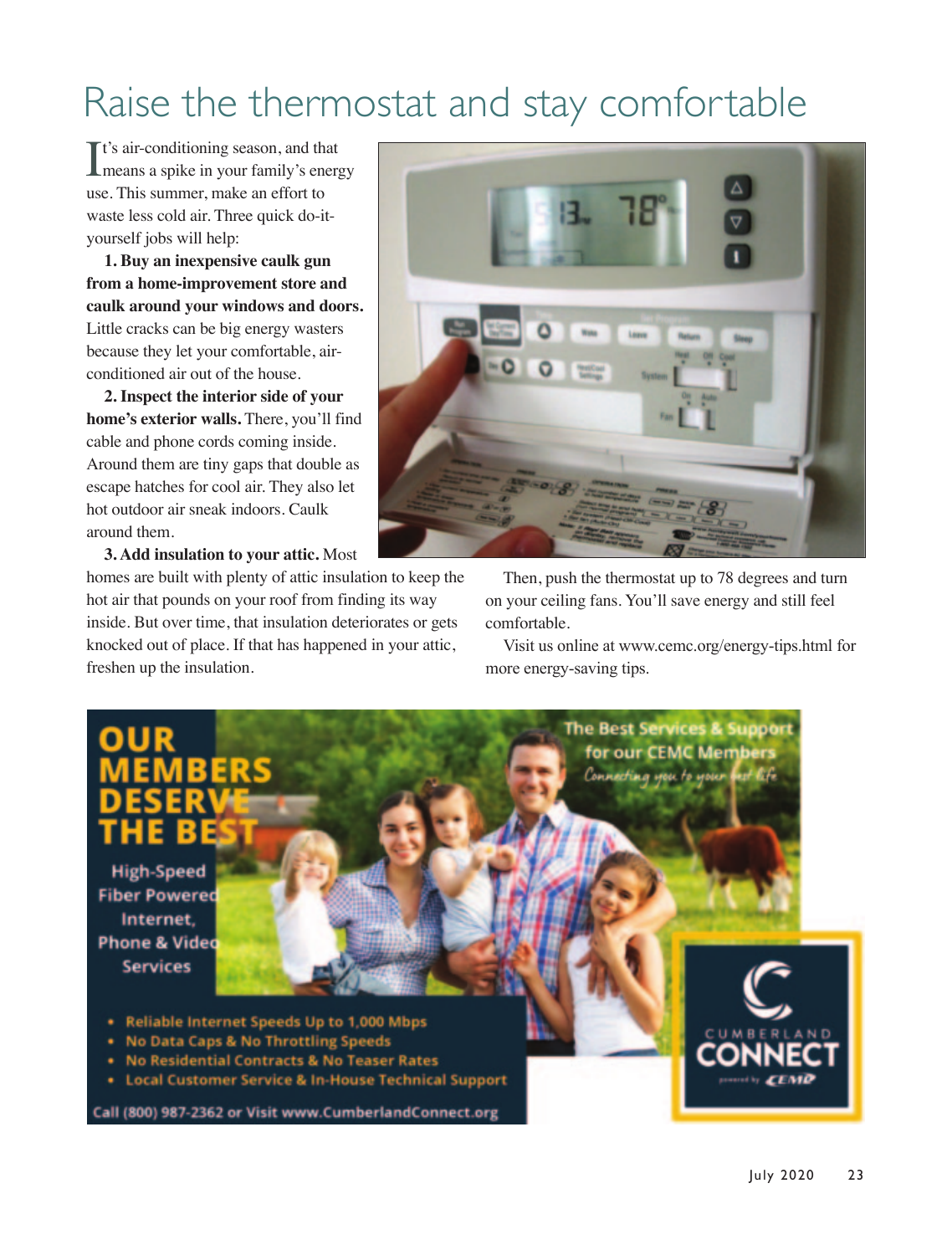# Alexa, can you help me save energy?

### *By Paul Wesslund*

Before this year's virus protection measures turned business meetings and even family gatherings into smartphone conference calls and video conferences, your electric appliances jumped on the bandwagon of internet-connected energy.

If that makes your gadgets and gizmos sound almost human, well, in some ways that's exactly what's happening. Talking to a computer isn't just for Capt. Kirk on "Star Trek" anymore — surveys show about one in four American adults owns a smart speaker or technology like the Amazon Echo, Google Home or Apple HomePod. Now we can just ask Alexa or Siri to tell us the weather or how to save money on our electric bill.

Appliances you control from your phone aren't just luxury items anymore, says Brian Sloboda, director of consumer solutions with the National Rural Electric Cooperative Association.

"Two years ago, when you would buy a 'smart' appliance, you were really buying a high-end product. Now they're in the middle," he says. "More and more appliances are smart, and they have come down in price. It's everything from lightbulbs you screw into your table lamps to your microwave to your washing machine to

your thermostat that you can control through a voice assistant or apps on the phone."

Sloboda says that all those internet-connected devices can not only make you more energy efficient but can help you take advantage of your electric service in ways you never even imagined. But if your machines are acting more like people, you'll also want to take precautions to protect your security and privacy — after all, smart speakers are on and listening in all the time. Sloboda advises that you might want to get in the habit of reading the fine print that comes with instructions and app downloads so you know how your personal information is being used.

Sloboda keeps up with appliance developments as his full-time job, but he also recently brought one of those humanoids into his home.

"My washing machine sends me an email every month telling me how much electricity it has used," he says. "It gives me tips on how to save energy. It suggests I could wash the clothes in cold water to save energy. It will gently tell you that rather than washing a small load, it's more efficient to let the clothes accumulate."

If all that sounds a little creepy, smart speaker manufacturers and marketers understand. They try to encourage customers to get more familiar with their



"Consumers in these focus groups refer to Alexa as their friend," he says.

*About one in four American adults owns a smart speaker or internetconnected device like Amazon Echo, Google Home or Apple HomePod. Now, we can ask Alexa or Siri to tell us today's forecast or how to save on our monthly energy bills. Photo credit: Amazon*